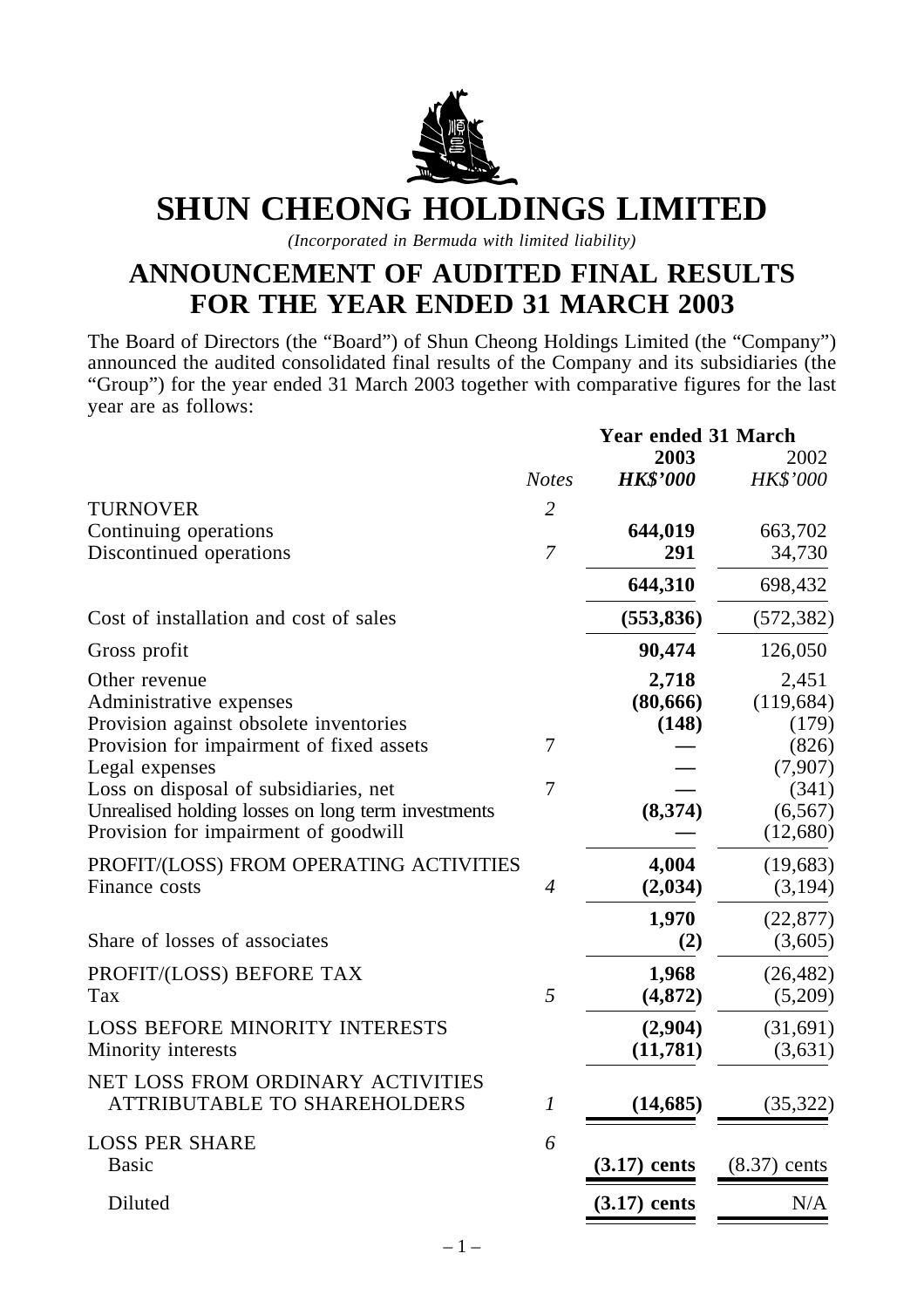#### *Notes:*

#### **1. Adoption of new and revised statements of standard accounting practice**

In the current year, the Group has for the first time adopted a number of new and revised Statements of Standard Accounting Practice ("SSAPs") issued by the Hong Kong Society of Accountants which are effective for accounting period commencing on or after 1 January 2002. Adoption of these SSAPs has led to a number of changes in the Group's accounting policies. In addition, the new and revised SSAPs have introduced additional and revised disclosure requirements which have been adopted in theses financial statements.

SSAP 34 "Employee benefits" prescribes the recognition and measurement criteria to apply to employee benefits, together with the required disclosures in respect thereof. The adoption of this SSAP has resulted in the recognition of an accrual for paid holiday carried forward by the Group's employees as at the balance sheet date. The recognition of this accrual has resulted in HK\$2,131,000 and HK\$2,074,000 being included in the balance of the Group's accruals in respect of paid leave carried forward as at 31 March 2003 and 2002 respectively. As a consequence, the consolidated accumulated losses at 1 April 2002 and 2001 have been increased by HK\$2,074,000. There is no impact on the Group's net loss from ordinary activities attributable to shareholders for the year ended 31 March 2002.

#### **2. Turnover and segment Information**

The Group has determined business segments should be presented as primary reporting format.

| a. |  | <b>Business segments</b> |
|----|--|--------------------------|
|----|--|--------------------------|

|                                                                                                                                    | 2003    | <b>Building services</b><br>contracting business<br>2002 | 2003  | Project<br>management<br>2002 | 2003            | Trading of electrical<br>and mechanical<br>engineering<br>materials<br>and equipment<br>2002<br>HK\$'000 HK\$'000 HK\$'000 HK\$'000 HK\$'000 HK\$'000 HK\$'000 HK\$'000 HK\$'000 HK\$'000 HK\$'000 HK\$'000 HK\$'000 HK\$'000 | 2003  | (Discontinued)<br><b>Provision</b><br>of broadband<br>connectivity<br>services<br>2002 | 2003 | (Discontinued)<br>Provision of design,<br>installation<br>and maintenance<br>services of karaoke-<br>on-demand systems<br>2002 | 2003    | <b>Eliminations</b><br>2002 | Consolidated<br>2003 | 2002                                     |
|------------------------------------------------------------------------------------------------------------------------------------|---------|----------------------------------------------------------|-------|-------------------------------|-----------------|-------------------------------------------------------------------------------------------------------------------------------------------------------------------------------------------------------------------------------|-------|----------------------------------------------------------------------------------------|------|--------------------------------------------------------------------------------------------------------------------------------|---------|-----------------------------|----------------------|------------------------------------------|
| Segment revenue:<br>Sales to external customers<br>Inter-segment sales                                                             | 588,147 | 604,357                                                  | 4,638 | 6,660                         | 51,234<br>8,342 | 52,685<br>29,069                                                                                                                                                                                                              | 291   | 14,188                                                                                 |      | 20,542                                                                                                                         | (8,342) | (29,069)                    | 644,310              | 698,432                                  |
| Total revenue                                                                                                                      | 588.147 | 604,357                                                  | 4,638 | 6,660                         | 59,576          | 81,754                                                                                                                                                                                                                        | 291   | 14,188                                                                                 |      | 20,542                                                                                                                         | (8,342) | (29,069)                    | 644,310              | 698,432                                  |
| Segment results                                                                                                                    | 4,874   | 17,743                                                   | 4,638 | 6,660                         | 606             | (3,007)                                                                                                                                                                                                                       | (458) | (6,389)                                                                                |      | (9,646)                                                                                                                        |         |                             | 9,660                | 5,361                                    |
| Interest income and<br>unallocated gain<br>Legal expenses<br>Finance costs<br>Provision for impairment<br>of goodwill              |         |                                                          |       |                               |                 |                                                                                                                                                                                                                               |       |                                                                                        |      |                                                                                                                                |         |                             | 2,718<br>(2,034)     | 2,451<br>(7,907)<br>(3, 194)<br>(12,680) |
| Unrealised holding losses on<br>long term investments<br>Loss on disposal of<br>subsidiaries, net<br>Share of losses of associates |         |                                                          |       |                               |                 |                                                                                                                                                                                                                               |       |                                                                                        |      |                                                                                                                                |         |                             | (8,374)<br>(2)       | (6, 567)<br>(341)<br>(3,605)             |
| Profit/(Loss) before tax<br>Tax                                                                                                    |         |                                                          |       |                               |                 |                                                                                                                                                                                                                               |       |                                                                                        |      |                                                                                                                                |         |                             | 1,968<br>(4, 872)    | (26, 482)<br>(5,209)                     |
| Loss before minority interests<br>Minority interests                                                                               |         |                                                          |       |                               |                 |                                                                                                                                                                                                                               |       |                                                                                        |      |                                                                                                                                |         |                             | (2,904)<br>(11,781)  | (31,691)<br>(3,631)                      |
| Net loss from ordinary activities<br>attributable to shareholders                                                                  |         |                                                          |       |                               |                 |                                                                                                                                                                                                                               |       |                                                                                        |      |                                                                                                                                |         |                             | (14,685)             | (35, 322)                                |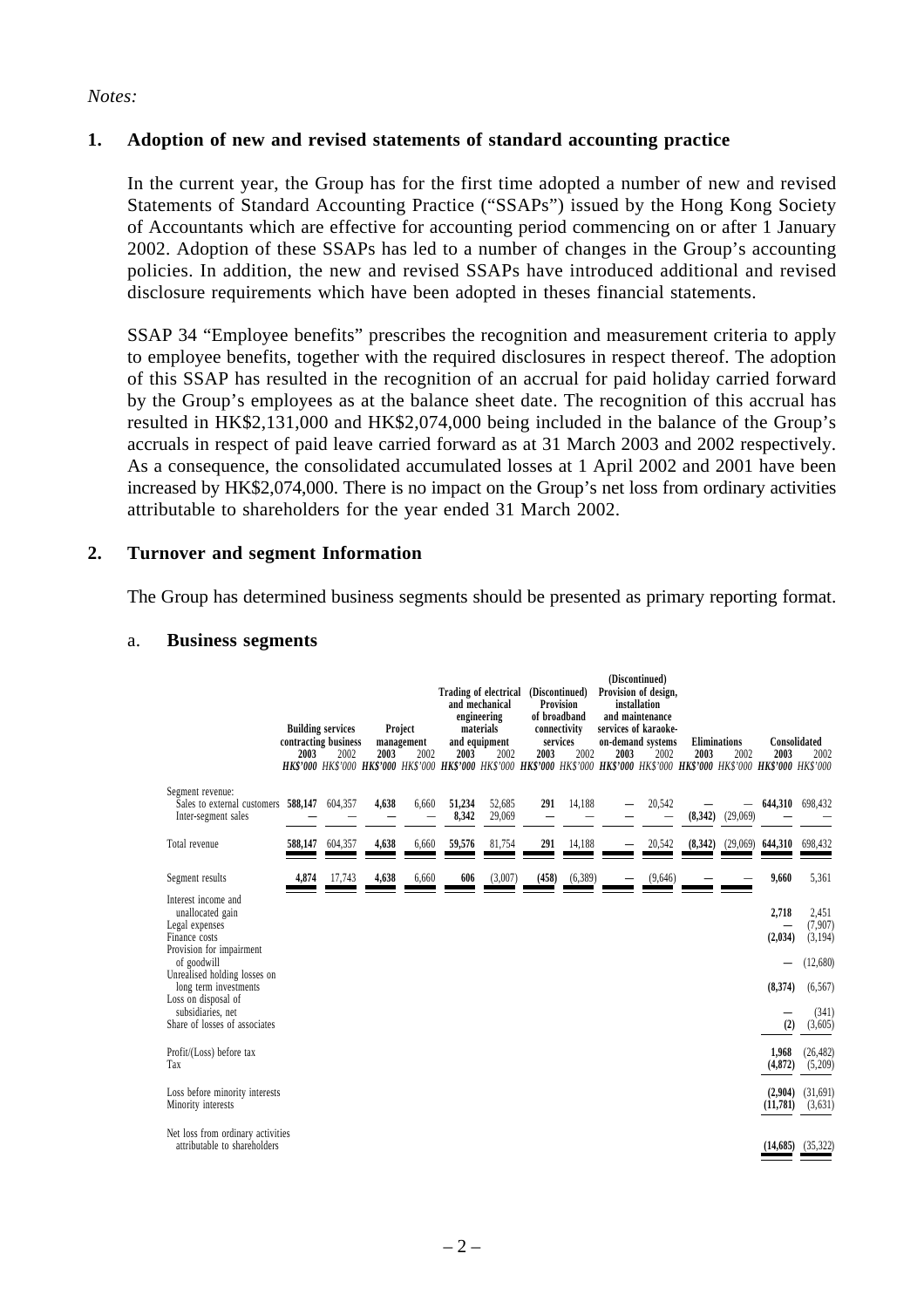### b. **Geographical segments**

The Group's turnover was all derived from its operations and customers in Hong Kong and all segments assets are located in Hong Kong. Accordingly, no analysis for geographical segments has been disclosed.

#### **3. Profit/(Loss) from operating activities**

**4. Finance costs**

The Group's profit/(loss) from operating activities is arrived at after charging/(crediting):

|                                                  | 2003            | 2002     |
|--------------------------------------------------|-----------------|----------|
|                                                  | <b>HK\$'000</b> | HK\$'000 |
| Cost of inventories sold                         | 43,188          | 43,744   |
| Cost of installation                             | 510,648         | 528,638  |
|                                                  | 553,836         | 572,382  |
| Depreciation                                     | 3,087           | 6,615    |
| Minimum lease payments under operating lease     |                 |          |
| in respect of land and buildings                 | 1,993           | 3,655    |
| Auditors' remuneration                           | 800             | 750      |
| Staff costs (including directors' remuneration): |                 |          |
| Wages and salaries                               | 64,217          | 85,289   |
| Pension contributions                            | 2,982           | 3,447    |
| Less: Forfeited contributions                    | (238)           | (297)    |
|                                                  | 2,744           | 3,150    |
|                                                  | 66,961          | 88,439   |
| Provision for/(recovery of) bad debts            | (754)           | 1,346    |
| Loss on disposal of fixed assets                 | 434             | 2,037    |
| Interest income                                  | (568)           | (1, 407) |
| <b>Finance costs</b>                             |                 |          |
|                                                  | 2003            | 2002     |
|                                                  | <b>HK\$'000</b> | HK\$'000 |
| Interest on bank loans, overdrafts and           |                 |          |
| other loans wholly repayable within five years   | 1,405           | 2,407    |
| Bank charges                                     | 546             | 593      |
| Interest on finance leases                       | 83              | 194      |
|                                                  | 2,034           | 3,194    |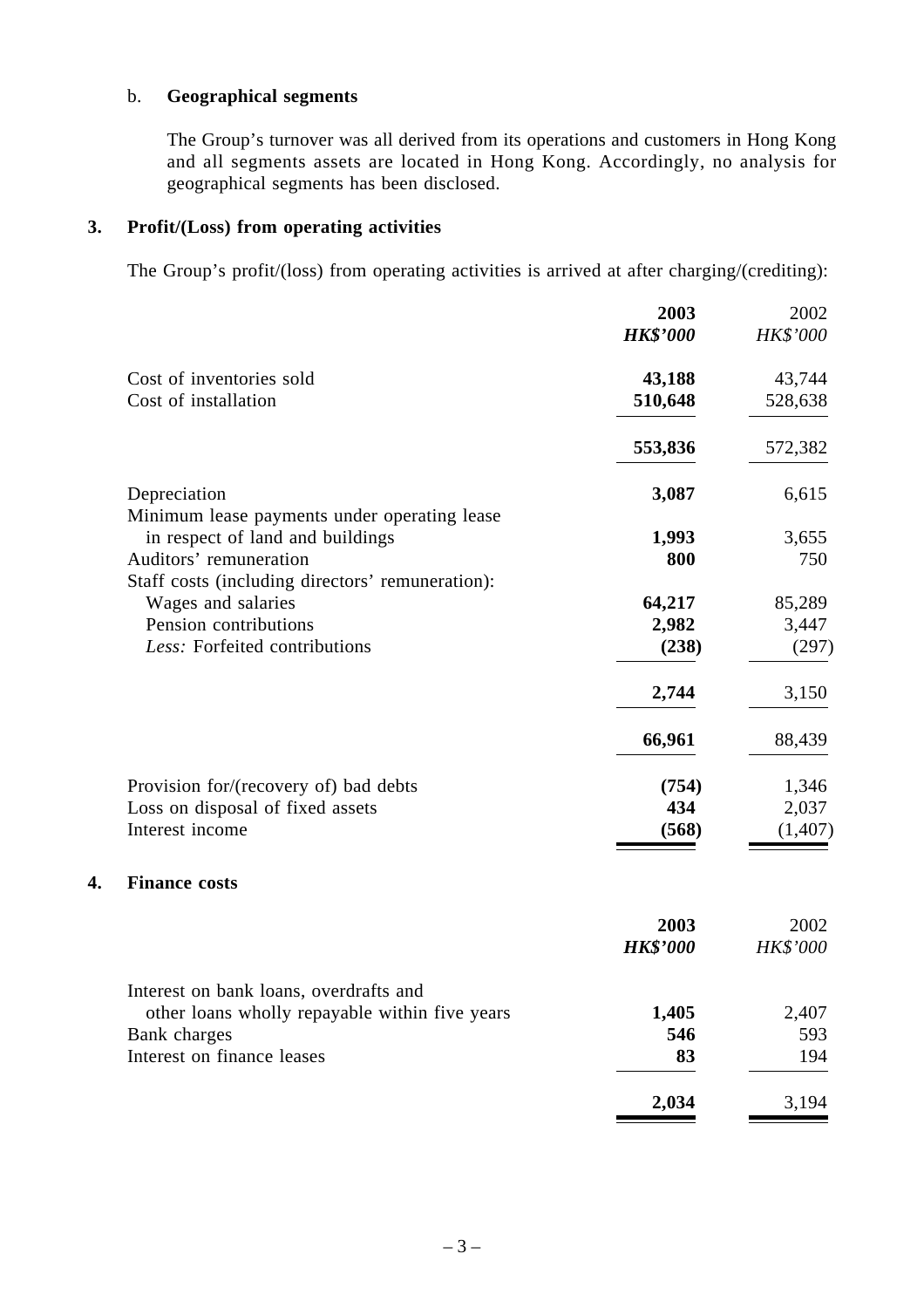### **5. Taxation**

The Company is exempted from taxation in Bermuda until 2016.

Hong Kong profits tax has been provided at the rate of 16% *(2002 – 16%)* on the estimated assessable profits arising in or derived from Hong Kong.

Taxation charge (credit) comprised:

|                                         | <b>Year ended 31 March</b> |          |  |  |
|-----------------------------------------|----------------------------|----------|--|--|
|                                         | 2003                       | 2002     |  |  |
|                                         | <b>HK\$'000</b>            | HK\$'000 |  |  |
| Hong Kong                               |                            |          |  |  |
| Current year                            | 5,245                      | 6,722    |  |  |
| Under/(over) provision in prior years   | (66)                       | 153      |  |  |
| Deferred taxation                       | (307)                      | (1,666)  |  |  |
|                                         | 4,872                      | 5,209    |  |  |
| Share of tax attributable to associates |                            |          |  |  |
| Tax charge for the year                 | 4,872                      | 5,209    |  |  |

#### **6. Loss per share**

The calculations of basic and diluted loss per share are based on:

|                                                                                                                    | 2003<br><b>HK\$'000</b> | 2002<br><b>HK\$'000</b>         |
|--------------------------------------------------------------------------------------------------------------------|-------------------------|---------------------------------|
| Loss                                                                                                               |                         |                                 |
| Net loss attributable to shareholders, used in the basic and<br>diluted loss per share calculations                | (14, 685)               | (35,322)                        |
|                                                                                                                    | 2003                    | <b>Number of shares</b><br>2002 |
| <b>Shares</b>                                                                                                      |                         |                                 |
| Weighted average number of ordinary shares<br>in issue during the year used in basic loss<br>per share calculation | 463,721,600             | 422,025,767                     |
| Assumed issued at no consideration on<br>deemed exercise of all share options<br>outstanding during the year       |                         | 2,159                           |
| Weighted average number of ordinary shares<br>used in diluted loss per share calculation                           | 463,721,600             | 422,027,926                     |

Diluted loss per share for the year ended 31 March 2002 had not been shown as the share options outstanding during that year had an anti dilutive effect on the basic loss per share for that year.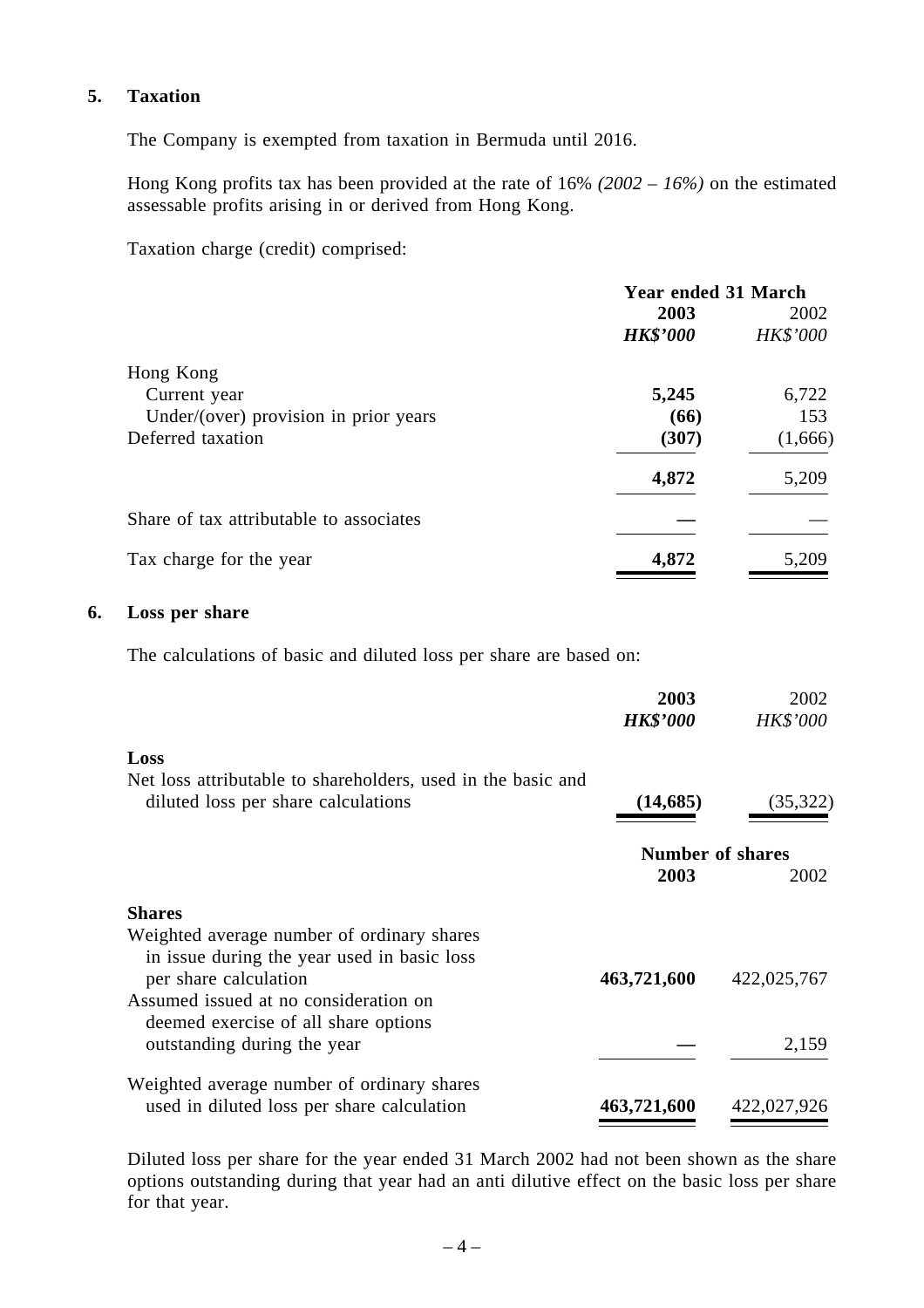### **7. Discontinued Operations**

In view of a strategic plan to concentrate on the Group's business in its core activities, the Group in the prior year planned to cease its broadband connectivity services business and disposed of certain of its interests in a subsidiary which was principally involved in provision of design, installation and maintenance services of karaoke-on-demand systems.

Accordingly, a provision for impairment of approximately HK\$826,000 was made against the fixed assets relating to the broadband connectivity services and a loss of approximately HK\$1,122,000 arose on the disposal of certain interests in the karaoke-on-demand system business in the year ended 31 March 2002. The net loss attributable to the discontinued operations for the years ended 31 March 2003 and 2002 were approximately HK\$478,000 and HK\$16,278,000 respectively.

### **DIVIDEND**

The Board does not propose any final dividend in respect of the year ended 31 March 2003 *(2002 – HK\$Nil cent per share)*.

## **QUALIFIED AUDIT OPINION**

The auditors' report on the Group's and the Company's financial statements for the year ended 31 March 2003 stated that the evidence available to them was limited because of the following matters:

1. Included in the long term investments in the consolidated balance sheet as at 31 March 2003 are three equity investments in unlisted companies in the carrying amount of approximately HK\$8,036,000 as at 31 March 2003. Such investments are stated after fair value provisions of approximately HK\$5,435,000 (2002: HK\$527,000) were made by the directors in the current year. The auditors were unable to satisfy themselves as to the reliability of the financial information on which these provisions were based and there were no practical alternative audit procedures that the auditors could perform to satisfy themselves that these investments have been fairly stated at 31 March 2003, or as to the appropriateness of the unrealised holding losses on these investments of approximately HK\$5,435,000 included in the profit and loss account for the year ended 31 March 2003.

The auditors' report in respect of the year ended 31 March 2002 was also qualified on account of a similar scope limitation in respect of the fair value of two of these equity investments aggregating HK\$9,218,000 as at 31 March 2002 and the unrealised holding loss on one of these investments of approximately HK\$527,000 included in the profit and loss account for the year ended 31 March 2002.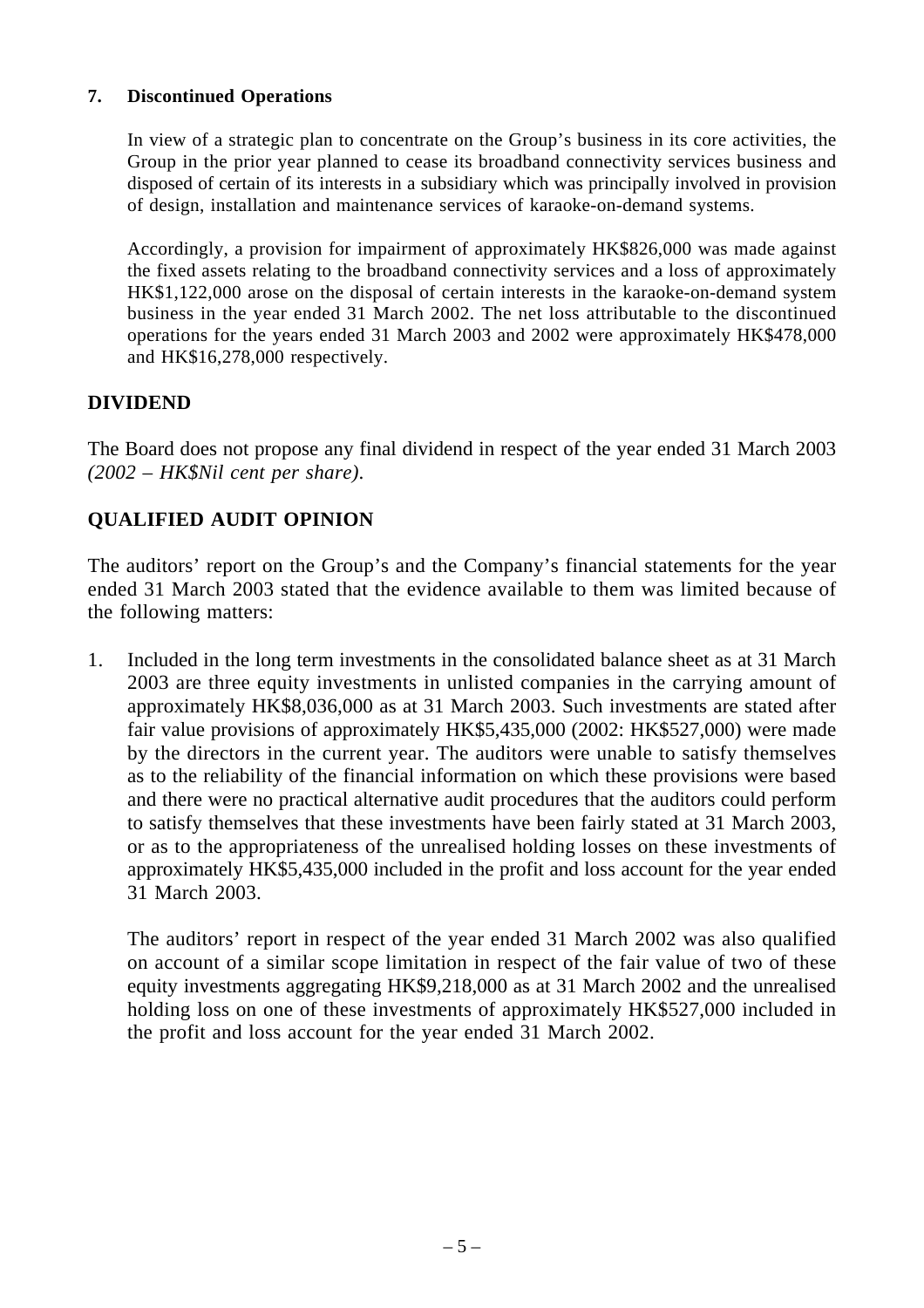2. In respect of the audited financial statements of the Group for the year ended 31 March 2001, the predecessor auditors' report thereon, dated 24 August 2001, was qualified concerning certain payments aggregating approximately HK\$8,800,000 with regard to their propriety and completeness. The auditors' report in respect of the year ended 31 March 2002 was also qualified on account of this matter. Prior to the release of those financial statements of the Group for the year ended 31 March 2001, the board of directors had agreed to commission an investigation into this matter under the direction of the audit committee. The investigation has not been completed and no report has been issued up to the date of this auditors' report. Pending the final outcome of the investigation, there were no practical audit procedures that the auditors could perform to obtain sufficient evidence regarding either the propriety, or the completeness of such payments and their potential impact, if any, on the financial statements of the Company and the Group for either the current or prior years.

Except for any adjustments or disclosures that might have been found to be necessary had the auditors been able to obtain sufficient evidence relating to the matters discussed in the preceding paragraphs, in the opinion of the auditors the financial statements give a true and fair view of the state of affairs of the Company and the Group as at 31 March 2003 and of the loss and cash flows of the Group for the year then ended and have been properly prepared in accordance with the disclosure requirements of the Companies Ordinance.

### **BUSINESS REVIEW**

The Group's turnover for this year was approximately HK\$644 million while that for the last year was HK\$698 million. The net loss for the year including a further provision for impairment in value of hi-tech investments of approximately HK\$8.4 million was approximately HK\$14.7 million as compared with HK\$35.3 million for the previous year.

The significant slow down in construction developments in both public and private sectors continued during the year with limited availability of building services projects. As a result, the Group continued to face unprecedented competition amongst eligible contractors and the margins for profits in building services and related trading activities are significantly lower than that of previous years. As at 31 March 2003, the Group's uncompleted contracts on hand was approximately HK\$869 million while that of the last year was approximately HK\$558 million.

### **BUSINESS PROSPECTS**

Throughout the entire year 2002, the Hong Kong economy was plagued by falling property prices, wage cuts and layoffs. The recently announcement of a rise of unemployment to 8.6% and the continued deflation in consumer expenditures for last four and half consecutive years indicated that the local economy has succumbed into a recession. We have yet to see some light at the end of the tunnel. Under the present circumstances, the local market of the building services industry will remain poor in the coming year. Across the border, the China's economy remains robust supported by strong internal and external demand. With the recent inception of Closer Economic Partnership Arrangement between Hong Kong and China, it is hoped that there could be new business opportunities in China.

The Group, being a building services contractor based in Hong Kong, will concentrate its core building services business both in Hong Kong and in the Greater China area based upon the Group's expertise and competitive advantage in this specialist trade. Your directors remain optimistic of satisfactory performance of the Group in the coming fiscal year.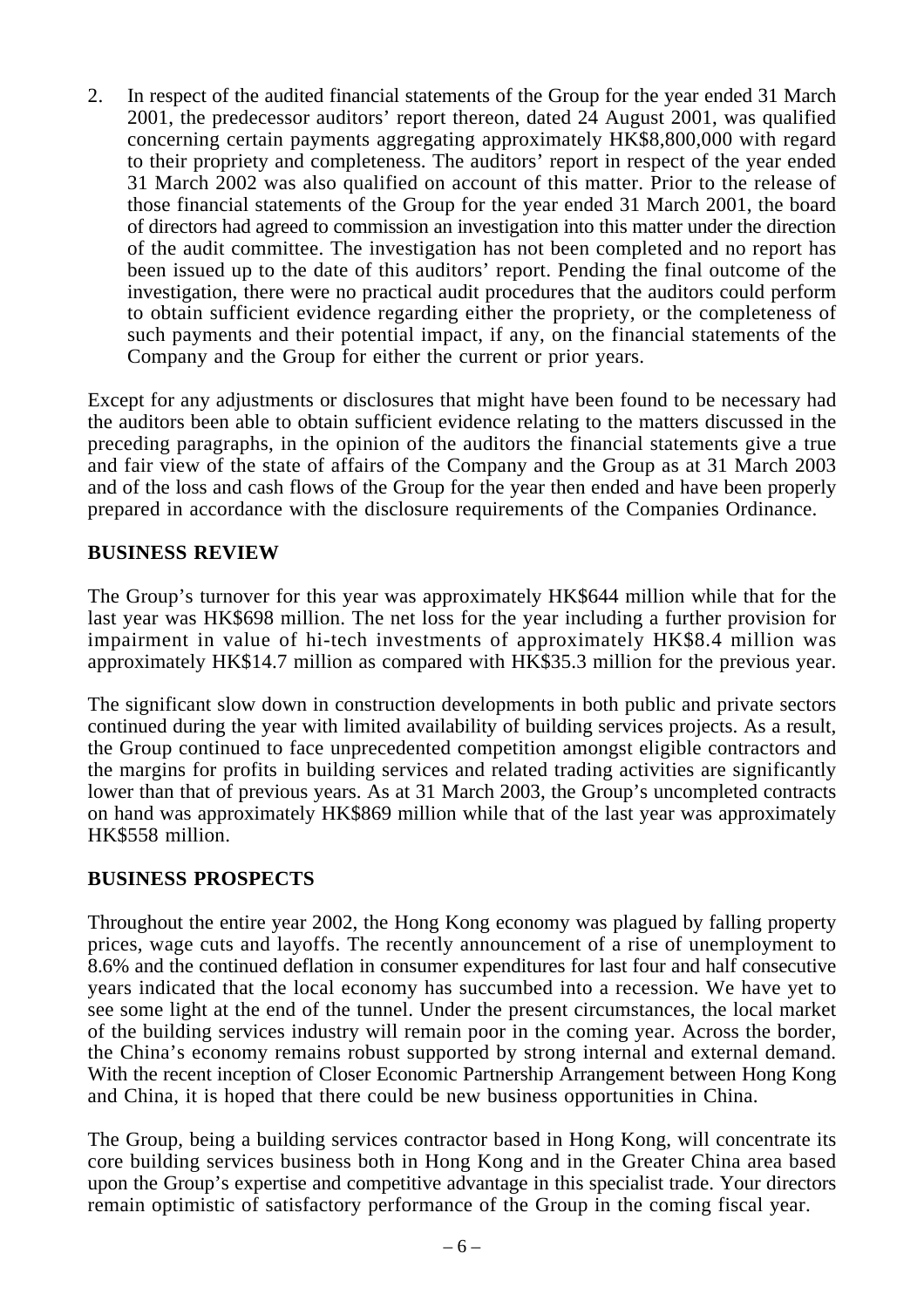# **LIQUIDITY AND FINANCIAL RESOURCES**

The Group's cash and bank balances are mostly in Hong Kong Dollars. The cash and bank deposit balances were approximately HK\$54,173,000 as at 31 March 2003, while that of previous year were approximately HK\$52,826,000. The total bank borrowings were approximately HK\$37,074,000 as at 31 March 2003, an increase of approximately HK\$15,105,000 as compared to that of last year. The increase was mainly due to the funding of the additional working capital for building services contracting business made during the year. The total bank borrowings substantially comprised bank overdraft and bank trust receipt loans at various interest rates. As at 31 March 2003, the ratio of the total bank borrowings to shareholders' equity was approximately 38%. As the Group's transactions are mostly settled by Hong Kong dollars, the use of financial instruments for hedging purposes is not considered necessary.

# **TREASURY AND FUNDING POLICY**

The Group's overall treasury and funding policy is that of risk management and control. The assets and liabilities of the Group are mainly denominated either in Hong Kong or United States dollars. Accordingly, the Group has minimal exposure to foreign exchange fluctuation. However, the Group will closely monitor the overall currency and interest rate exposures. When considered appropriate, the Group will hedge against currency exposure as well as interest rate exposure.

### **PLEDGED OF ASSETS**

As at 31 March 2003, certain of the Group's leasehold land and properties with net book value of HK\$16.5 million and bank fixed deposits of HK\$27.3 million were pledged to secure general banking facilities granted to the Group.

## **EMPLOYEES AND REMUNERATION POLICY**

The Group employed approximately 240 employees as at 31 March 2003.

Remuneration is determined by reference to market terms and the qualifications and the experience of the staff concerned. Salaries are reviewed annually depending on individual merits. The Group also provides other benefits including retirement benefits scheme, medical insurance and educational subsidy to all eligible staff. Additionally, the Group has a share option scheme for its executives and employees. No such options were granted by the Company under the share option scheme during the year ended 31 March 2003, and there are no outstanding options granted by the Company as at 31 March 2003.

## **CONTINGENT LIABILITIES**

The Group had no material contingent liabilities as at 31 March 2003.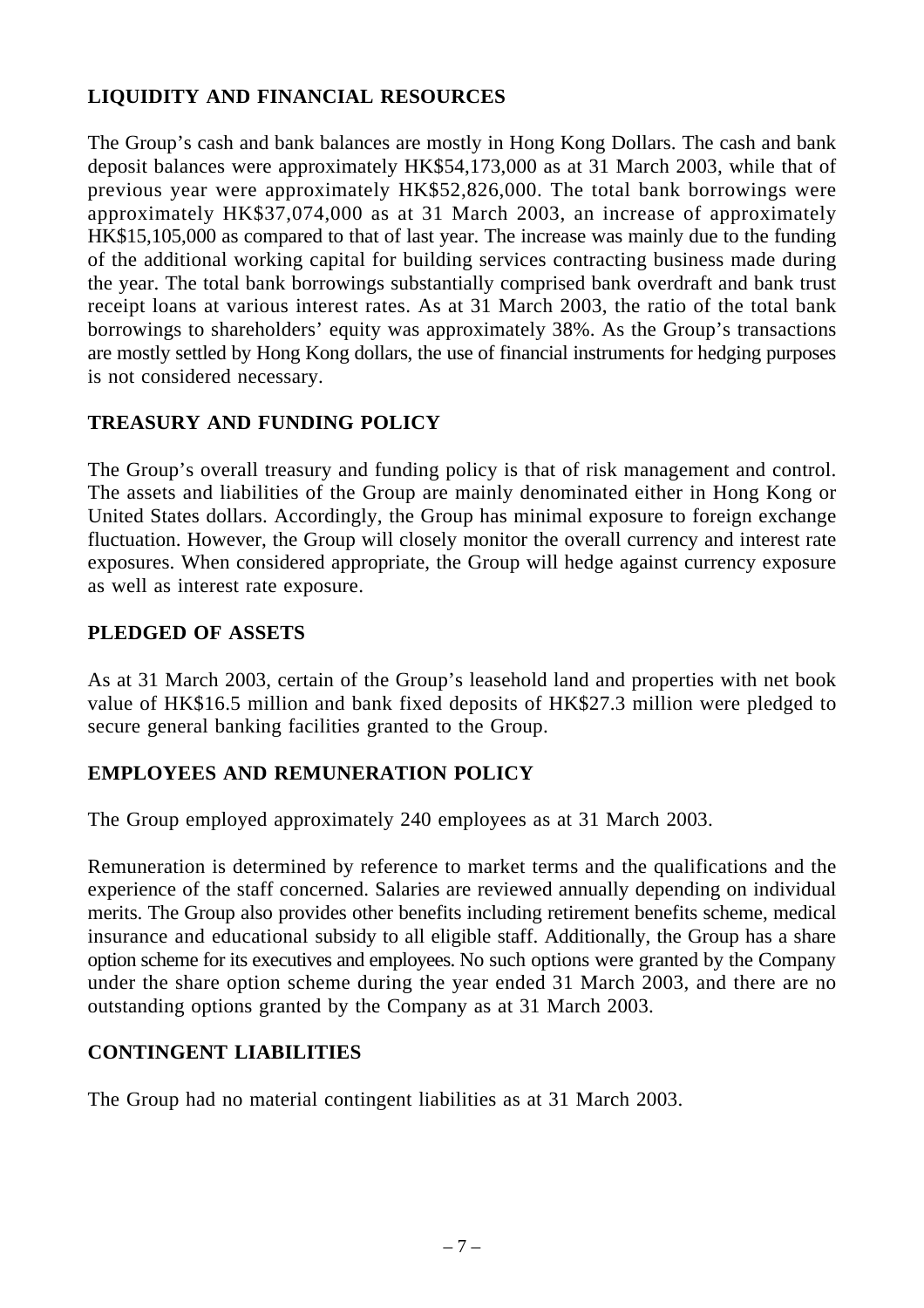### **AUDIT COMMITTEE**

The Company has an audit committee which was established in accordance with the requirements of the Code of Best Practice for the purpose of reviewing and providing supervision over the Group's financial reporting process and internal control systems of the Group.

The audit committee during the year comprises three members, Dr. Chan Chok Ki and Mr. Li X Sincliar both being independent non-executive directors of the Company, and Mr. Yu Sek Kee, Stephen, the non-executive director of the Company. Dr. Chan was appointed as the independent non-executive director of the Company on 1 August 2002 and as the member of audit committee on the same date. Mr. Yuen Yiu Bun, Kenneth resigned as the independent non-executive director and as the member of audit committee on 31 July 2002.

The audit committee has reviewed with management the accounting principles and practices adopted by the Group and the audited final results for the year ended 31 March 2003 of the Company now reported on.

### **PURCHASE, SALES OR REDEMPTION OF LISTED SHARES**

During the year, neither the Company nor any of its subsidiaries had purchased, sold or redeemed any of the Company's listed shares.

### **CODE OF BEST PRACTICE**

In the opinion of the directors, the Company had complied with the Code of Best Practice as set out in Appendix 14 of the Listing Rules of the Stock Exchange of Hong Kong Limited (the "Listing Rules") throughout the accounting period covered by the final report except that two independent non-executive directors are not appointed for a specific term as they are subject to retirement by rotation and re-election at Annual General Meetings in accordance with the Company's Bye-law 99(A).

### **PUBLICATION OF DETAILED ANNUAL RESULTS ON THE STOCK EXCHANGE'S WEBSITE**

A detailed announcement of final results of the Group for the year ended 31 March 2003 containing all the information required by paragraphs 45(1) to 45(3) of Appendix 16 of the Listing Rules will be published on the website of The Stock Exchange of Hong Kong Limited in due course.

> By order of the Board **Shun Cheong Holdings Limited Wong Sai Wing, James** *Chairman*

Hong Kong SAR, 18 July 2003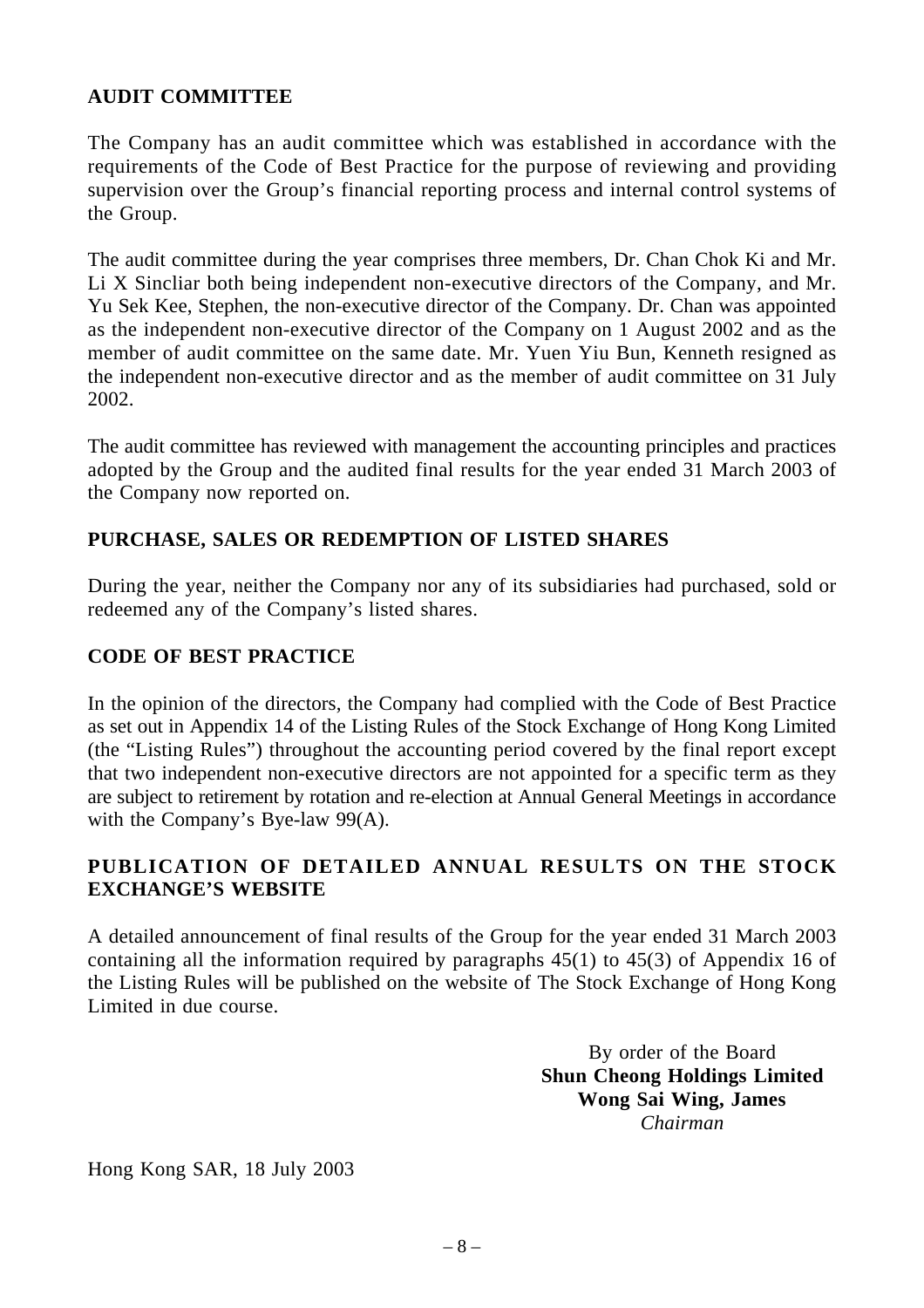# **NOTICE OF ANNUAL GENERAL MEETING**

NOTICE IS HEREBY GIVEN that the Annual General Meeting (the "Meeting") of Shun Cheong Holdings Limited (the "Company") will be held at Fung Shui Room, 6th Floor, The Macro Polo Hong Kong Hotel, Harbour City, Kowloon, Hong Kong at 11:00 a.m. on Friday, 26 September 2003 for the sole purpose of the following:

- 1. To receive and consider the audited Consolidated Financial Statements and Reports of the Directors and the Auditors for the year ended 31 March 2003.
- 2. To re-elect the retiring Directors and to authorise the Board of Directors to fix their remuneration.
- 3. To re-appoint auditors and to authorise the Board of Directors to fix their remuneration.
- 4. To consider and, if thought fit, pass with or without amendments the following resolution as Ordinary Resolution of the Company:

### "THAT:

- (a) subject to sub-paragraph (b) of this resolution, the exercise by the directors of the Company during the Relevant Period (as hereinafter defined) of all the powers of the Company to allot and issue additional shares in the capital of the Company and to make or grant offers agreements and options which might require the exercise of such powers either during or after the Relevant Period, be and is hereby generally and unconditionally approved;
- (b) the aggregate nominal amount of share capital allotted or agreed conditionally or unconditionally to be allotted (whether pursuant to an option or otherwise) by the directors of the Company pursuant to the approval in sub-paragraph (a) of this resolution, otherwise than pursuant to a Rights Issue (as hereinafter defined) or the exercise of subscription or conversion rights under any warrants of the Company or any securities which are convertible into shares of the Company or any share option scheme, shall not exceed 20% of the aggregate nominal amount of the issued share capital of the Company on the date of this resolution and this approval shall be limited accordingly; and
- (c) for the purposes of this resolution:

"Relevant Period" means the period from the passing of this resolution until whichever is the earliest of:

- (i) the conclusion of the next annual general meeting of the Company;
- (ii) the expiration of the period within which the next annual general meeting of the Company is required by the Bye-laws of the Company or any applicable law to be held; and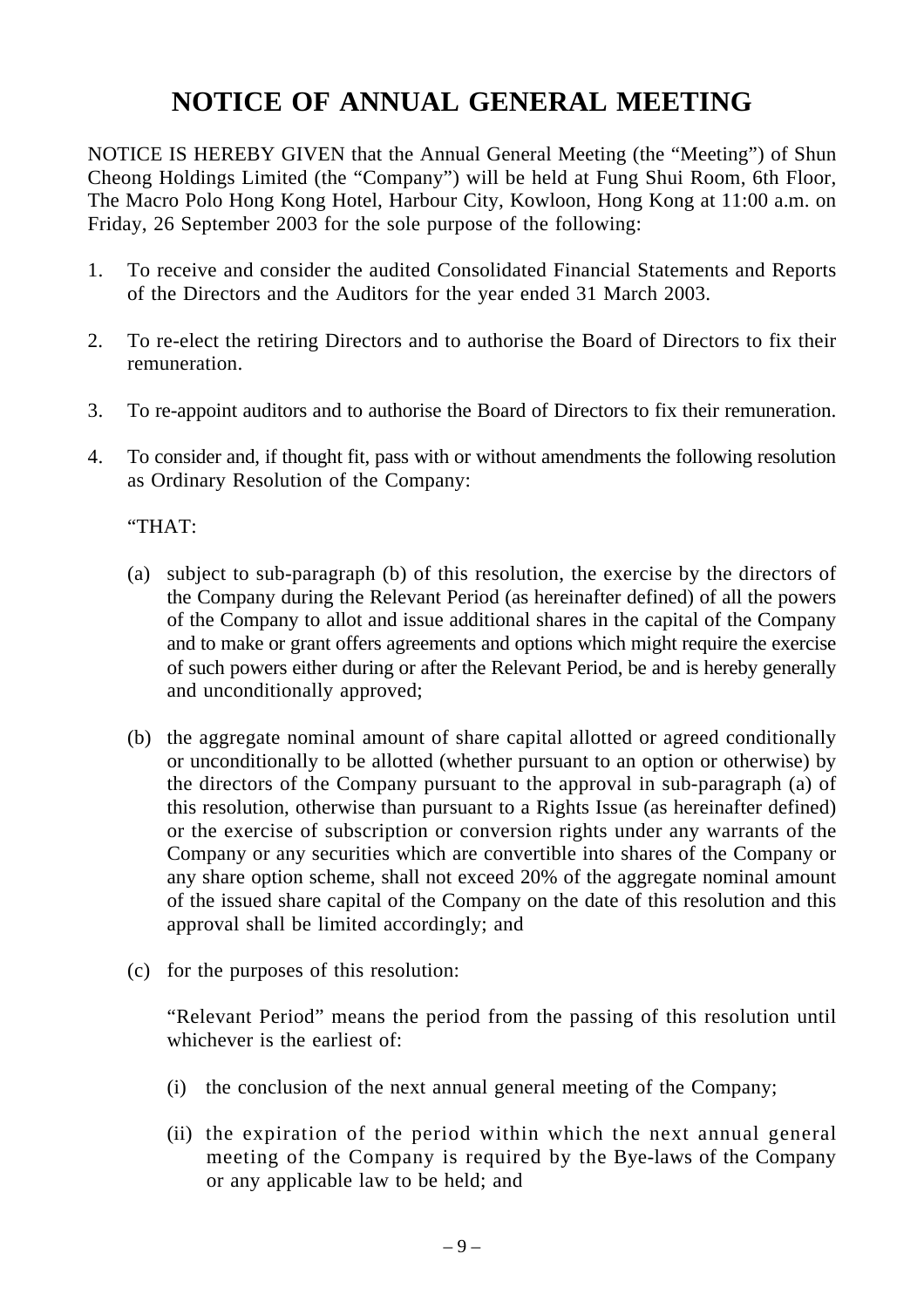(iii) the date on which the authority set out in this resolution is revoked or varied by an ordinary resolution in general meeting;

"Rights Issue" means an offer of shares open for a period fixed by the directors to holders of shares on the register on a fixed record date in proportion to their then holdings of such shares (subject to such exclusions or other arrangements as the directors may deem necessary or expedient in relation to fractional entitlements or having regard to any restrictions or obligations under the law of, or the requirements of, any recognised regulatory body or any stock exchange in any territory outside Hong Kong)."

> By Order of the Board **Shun Cheong Holdings Limited Ou Ka Chi** *Company Secretary*

### Hong Kong SAR, 18 July 2003

*Notes:*

- (1) A member entitled to attend and vote at the Meeting is entitled to appoint one or more than one proxy to attend and, subject to the provisions of the Bye-laws of the Company, vote in his stead. A proxy need not be a member of the Company.
- (2) A member being a corporation, in additional to any letter of authorization from a recognized clearing house (if applicable), may by resolution of its directors authorize such person, as it deems appropriate, to act as its representative (the "corporate representative") to attend and vote on its behalf and for the number of shares it represents. Any member wishing to appoint such corporate representative for the purposes of the Meeting are required to produce and lodge with the Company's share registrar in Hong Kong, Central Registration Hong Kong Limited at Rooms 1901-5, 19th Floor, Hopewell Centre, 183 Queen's Road East, Hong Kong duly certified true copies of the resolution of the board of directors of the member authorizing the appointment of the corporate representative not less than 48 hours before the time for holding the Meeting or any adjourned Meeting at which the corporate representative named in such resolution proposes to vote.
- (3) A form of proxy for use for the aforesaid purpose will be delivered forthwith together with a copy of this original notice to the registered address of the members entitled to vote at the Meeting. In order to be valid, the said form of proxy, together with a power of attorney or other authority, if any, under which it is signed or a notarially certified copy of that power of attorney or authority, must be lodged with the Company's share registrar in Hong Kong, Central Registration Hong Kong Limited at Rooms 1901-5, 19th Floor, Hopewell Centre, 183 Queen's Road East, Hong Kong not less than 48 hours before the time for holding the Meeting or any adjourned Meeting at which the person named in such instrument proposes to vote.